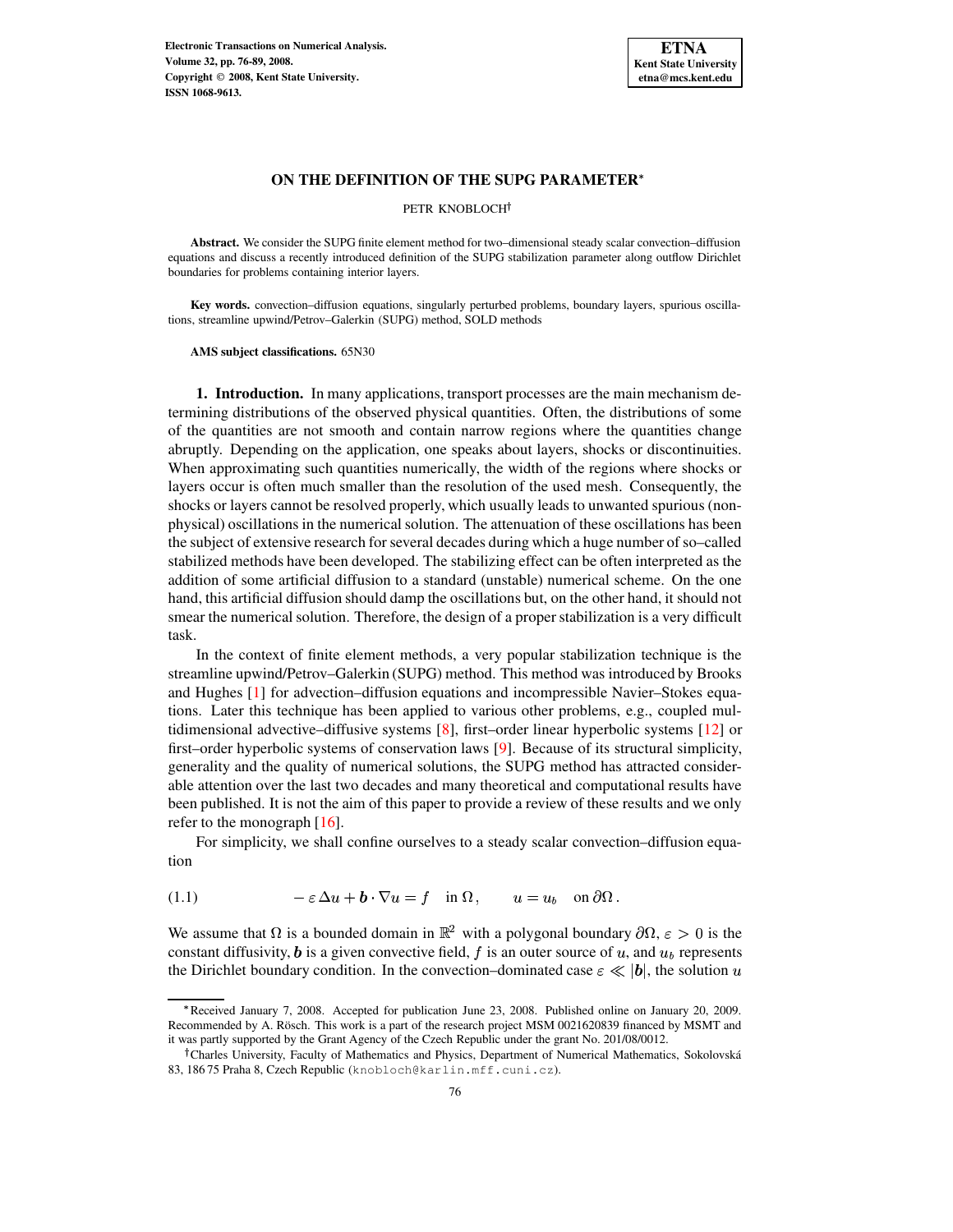typically containsinterior and boundary layers. These layers can be divided into characteristic (interior and boundary) layers and outflow boundary layers; see [\[16\]](#page-13-3).

The SUPG method produces accurate and oscillation–free solutions in regions where no abrupt changes in the solution of  $(1.1)$  occur but it does not preclude spurious oscillations (overshooting and undershooting) localized in narrow regions along sharp layers. The magnitude of these oscillations strongly depends on the SUPG stabilization parameter. Unfortunately, a general 'optimal' choice of this parameter is not known. Theoretical investigations of model problems only provide asymptotic behaviour of this parameter (with respect to the mesh width) and certain bounds for which the SUPG method is stable and leads to (quasi–) optimal convergence of the discrete solution. However, it has been reported many times that the choice of the stabilization parameter inside these bounds may dramatically influence the accuracy of the discrete solution.

Recently, a new definition of the SUPG stabilization parameter on elements intersecting an outflow Dirichlet boundary was proposed in [\[13\]](#page-13-4). In contrast to other approaches, the parameter on a given element depends on the shape and orientation of neighbouring elements and the convection vector  $\boldsymbol{b}$  on these elements. Numerical results in [\[13\]](#page-13-4) show a significant reduction of spurious oscillations in SUPG solutions in comparison to usual choices of the stabilization parameter while accuracy away from layers is preserved. For simple model problems, even nodally exact solutions are obtained.

The aim of this paper is to discuss the application of the new stabilization parameter to problems involving both boundary and interior layers. Since the choice of the stabilization parameter at interior layers has only a limited influence on the spurious oscillations appearing in these regions (see, e.g.,  $[14]$ ), we shall also apply the discontinuity–capturing crosswind– dissipation method  $\lceil 6 \rceil$  as an additional stabilization. We shall demonstrate that the combination of the new definition of the SUPG stabilization parameter and the discontinuity–capturing crosswind–dissipation method provide fairly satisfactory approximations of solutions to  $(1.1)$ . Furthermore, we shall show how the quality of a SUPG solution can be improved by small modifications of the mesh.

The plan of the paper is as follows. Section [2](#page-1-0) formulates the SUPG method and Section [3](#page-2-0) describes the discontinuity–capturing crosswind–dissipation method as an example of spurious oscillations at layers diminishing (SOLD) methods. In Section [4](#page-3-0) the SUPG stabilization parameter of [\[13\]](#page-13-4) is briefly introduced. Section [5](#page-4-0) compares this definition of the stabilization parameter with an approach by Madden and Stynes. Finally, various numerical results for problems involving interior layers are presented in Sections [6](#page-5-0) and [7.](#page-7-0) The paper is closed by conclusions in Section [8.](#page-12-1) Throughout the paper, we use the standard notations  $P_1(\Omega)$ ,  $L^2(\Omega)$ ,  $H^1(\Omega) = W^{1,2}(\Omega)$ , etc., for the usual function spaces; see, e.g., [\[5\]](#page-13-7). For a vector  $\boldsymbol{a} \in \mathbb{R}^2$ , we denote by  $|\boldsymbol{a}|$  its Euclidean norm.

<span id="page-1-0"></span>**2. The SUPG method.** Let  $\mathcal{T}_h$  be a triangulation of the domain  $\Omega$  consisting of a finite number of open triangular elements K. Further, we assume that  $\Omega = \bigcup_{K \in \mathcal{T}_L} K$  and that the closures of any two different elements of  $\mathcal{T}_h$  are either disjoint or possess either a common vertex or a common edge.

We define the finite element spaces

 $W_h = \{v \in H^1(\Omega) : v|_K \in P_1(K) \ \ \forall \ K \in \mathcal{T}_h\}, \qquad V_h = W_h \cap H_0^1(\Omega).$ 

Denoting by  $u_{bh} \in W_h$  a function whose trace approximates the boundary condition  $u_b$ , the SUPG method for the convection–diffusion equation [\(1.1\)](#page-0-0) reads:

Find  $u_h \in W_h$ , such that  $u_h - u_{bh} \in V_h$  and

<span id="page-1-1"></span>
$$
(2.1) \varepsilon (\nabla u_h, \nabla v_h) + (\boldsymbol{b} \cdot \nabla u_h, v_h + \tau \, \boldsymbol{b} \cdot \nabla v_h) = (f, v_h + \tau \, \boldsymbol{b} \cdot \nabla v_h) \qquad \forall \ v_h \in V_h,
$$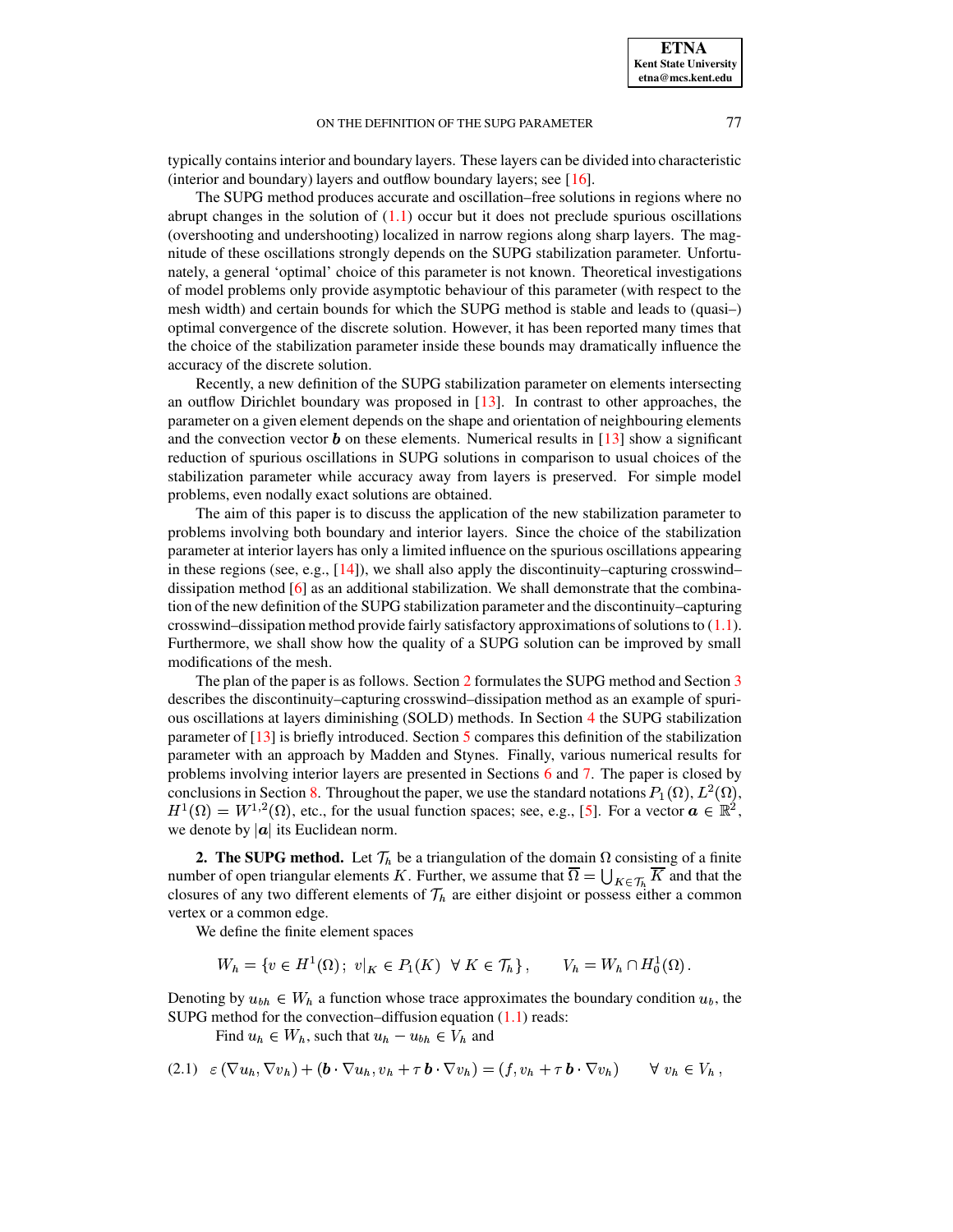where  $(\cdot, \cdot)$  denotes the inner product in  $L^2(\Omega)$  or  $L^2(\Omega)^2$  and  $\tau$  is a nonnegative stabilization parameter.

The choice of  $\tau$  significantly influences the quality of the discrete solution and therefore it has been a subject of an extensive research over the last three decades; see, e.g., the review in the recent paper [\[10\]](#page-13-8). Nevertheless, the definitions of  $\tau$  mostly rely on heuristic arguments and a general 'optimal' way of choosing  $\tau$  is still not known. Often, the parameter  $\tau$  is defined, on any element  $K \in \mathcal{T}_h$ , by

<span id="page-2-2"></span>(2.2) 
$$
\tau|_K = \frac{h_K}{2|b|} \left( \coth Pe_K - \frac{1}{Pe_K} \right), \quad \text{with} \quad Pe_K = \frac{|b| h_K}{2 \varepsilon},
$$

where  $h_K$  is the element diameter in the direction of the convection vector **b**. Various justi-fications of this formula can be found in [\[10\]](#page-13-8). Note that, generally, the parameters  $h_K$ ,  $Pe_K$ and  $\tau|_K$  are functions of the points  $\mathbf{x} \in K$ .

<span id="page-2-0"></span>**3. SOLD methods.** In the convection–dominated regime, the SUPG solutions typically contain oscillations in layer regions. Therefore, various stabilizing terms have been proposed to be added to the SUPG discretization in order to obtain discrete solutions in which the local oscillations are suppressed. In [\[10,](#page-13-8) [11\]](#page-13-9), such techniques are called spurious oscillations at layers diminishing (SOLD) methods. Other names are shock–capturing methods or discontinuity–capturing methods.

A review of most SOLD methods published in the literature can be found in [\[10\]](#page-13-8). According to the numerical and analytical studies in  $[10, 11]$  $[10, 11]$  $[10, 11]$ , one of the best SOLD methods is a modification of the discontinuity–capturing crosswind–dissipation method by Codina [\[6\]](#page-13-6) proposed in [\[10\]](#page-13-8). This method adds the term

<span id="page-2-3"></span>(3.1) 
$$
(\widetilde{\varepsilon} \mathbf{b}^{\perp} \cdot \nabla u_h, \mathbf{b}^{\perp} \cdot \nabla v_h), \quad \text{with} \quad \mathbf{b}^{\perp} = \frac{(-b_2, b_1)}{|\mathbf{b}|}
$$

to the left–hand side of the SUPG discretization  $(2.1)$  and hence introduces an additional artificial diffusion in the crosswind direction (in the three–dimensional case, the operator  $\mathbf{b}^{\perp} \cdot \nabla$  is replaced by the projection of  $\nabla$  into the plane orthogonal to b). The parameter  $\tilde{\varepsilon}$  is defined, for any  $K \in \mathcal{T}_h$ , by

<span id="page-2-1"></span>(3.2) 
$$
\widetilde{\varepsilon}|_K = \max\left\{0, C \frac{\text{diam}(K) |R_h(u_h)|}{2 |\nabla u_h|} - \varepsilon\right\},\,
$$

where  $R_h(u) = \mathbf{b} \cdot \nabla u - f$  is the residual and C is a suitable constant. Codina [\[6\]](#page-13-6) recommended to set  $C \approx 0.7$  for linear finite elements and this value was also used in the computations presented in Sections [6](#page-5-0) and [7.](#page-7-0) If  $\nabla u_h = 0$  in [\(3.2\)](#page-2-1), we set  $\tilde{\varepsilon} = 0$ . For  $f = 0$ (which will be the case in the examples presented in this paper),  $\tilde{\varepsilon}$  is equal to the parameter proposed by Codina [\[6\]](#page-13-6). Note that  $\tilde{\epsilon}$  depends on the unknown discrete solution  $u_h$  and hence the resulting method is nonlinear.

There are also SOLD terms for which the validity of the discrete maximum principle can be proved; see, e.g., [\[2,](#page-13-10) [3\]](#page-13-11). Unfortunately, such methods do not attain the quality of the above mentioned method by Codina since they usually lead to considerable smearing of layers; cf., e.g., [\[10\]](#page-13-8). Moreover, it is often very difficult to compute the solution of the nonlinear discrete problem.

Numerical tests in  $[10]$  revealed that the SOLD methods significantly improve the quality of a SUPG solution only if the SUPG method adds enough artificial diffusion in the streamline direction. This showed the necessity to reconsider the definition of the SUPG stabilization parameter.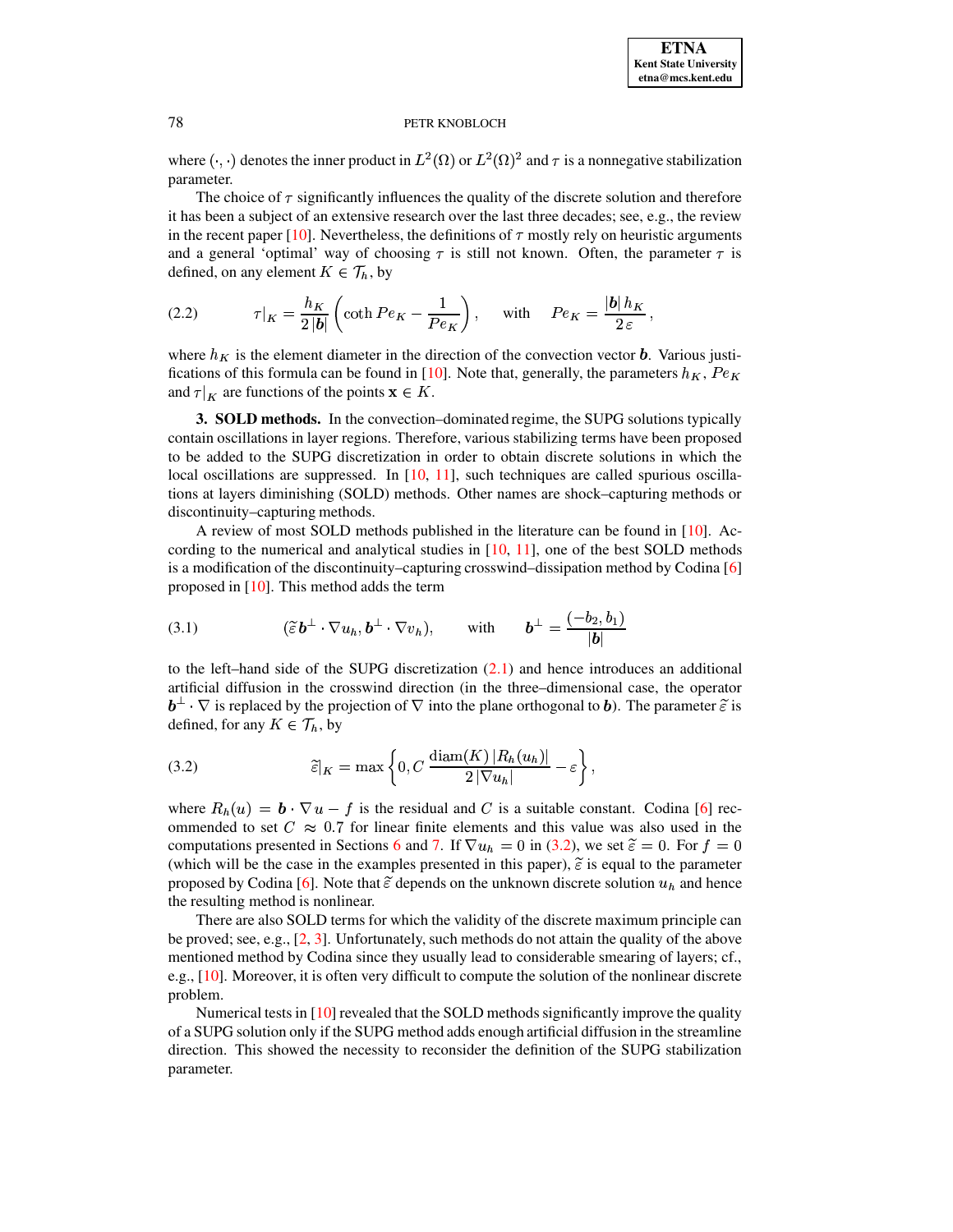<span id="page-3-0"></span>**4. SUPG stabilization parameter defined using patches of elements.** It was demonstrated in [\[13\]](#page-13-4) that the information available on a particular element of the triangulation is not sufficient for defining the stabilization parameter  $\tau$  in an optimal way and that the orientation of the neighbouring elements has to be taken into account. Therefore, a new definition of  $\tau$  appropriate for elements lying at an outflow Dirichlet boundary was proposed in [\[13\]](#page-13-4) employing information on patches of elements.

Let us mention that an appropriate definition of  $\tau$  at outflow Dirichlet boundaries is important also in real–life applications although sometimes it is claimed that outflow boundary layers are mainly encountered in academic problems. Of course, it is true that, in computational fluid dynamics (CFD), outflow boundaries are often artificial boundaries at which no layers occur. However, also in CFD applications, outflow boundary layers may occur when problems with moving boundaries are considered. Moreover, there are many other applications leading to convection–diffusion equations whose solutions possess outflow boundary layers in the sense considered in this paper although the vector  $\boldsymbol{b}$  often cannot be interpreted as convection. For example, magnetohydrodynamical pipe flow may lead to the convection– diffusion equation [\(1.1\)](#page-0-0) with  $\mathbf{b} = (1,0)$  and  $u_b = 0$ ; cf., e.g., [\[7\]](#page-13-12). In this case,  $\Omega$  is the cross–section of the pipe and the parameter  $\varepsilon$  is the reciprocal of the Hartmann number so that it can be very small.

Let us introduce the outflow Dirichlet boundary

$$
\Gamma = \overline{\{\mathbf{x} \in \partial\Omega\, ; \, (\boldsymbol{b} \cdot \boldsymbol{n})(\mathbf{x}) > 0\}} \,,
$$

where  $n$  is the unit outward normal vector to  $\partial\Omega$ . For simplicity, we assume that  $\Gamma$  is connected and consists of whole boundary edges of  $\mathcal{T}_h$ . We set

$$
G_h = \text{interior } \bigcup_{K \in \mathcal{G}_h} \overline{K}, \qquad \text{where} \qquad \mathcal{G}_h = \{ K \in \mathcal{T}_h \, ; \, \overline{K} \cap \Gamma \neq \emptyset \},
$$

and denote by  $\varphi_1, \ldots, \varphi_{M_h}$  all standard basis functions of  $V_h$  satisfying

$$
\operatorname{supp} \varphi_i \cap G_h \neq \emptyset, \qquad i = 1, \dots, M_h \, .
$$

For  $i = 1, \ldots, M_h$ , let  $\mathbf{x}_i$  be the vertex associated with the basis function  $\varphi_i$ , i.e.,  $\varphi_i(\mathbf{x}_i) = 1$ and  $\varphi_i(\mathbf{x}) = 0$  for any vertex  $\mathbf{x} \neq \mathbf{x}_i$ .

The idea of defining  $\tau$  is to require that

$$
\int_{G_h} v_h + \tau \, \mathbf{b} \cdot \nabla v_h \, \mathrm{d} \mathbf{x} = 0 \qquad \forall \ v_h \in V_h \,,
$$

which can be equivalently written in the form

$$
\int_{G_h} \varphi_i + \tau \, \mathbf{b} \cdot \nabla \varphi_i \, \mathrm{d} \mathbf{x} = 0, \qquad i = 1, \ldots, M_h \, .
$$

This suppresses the influence of the Dirichlet boundary condition onto the values of the SUPG solution at interior vertices near  $\Gamma$ . In other words, it increases the upwind character of the method near  $\Gamma$ . The efficiency of this approach also depends on the used triangulation, in particular, on its alignment with the boundary.

To obtain a method which is applicable also for small values of the Péclet number, we set, on any element  $K \in \mathcal{G}_h$ ,

<span id="page-3-1"></span>(4.1) 
$$
\tau|_K = \tau_0|_K \left(\coth Pe_K - \frac{1}{Pe_K}\right), \quad \text{with} \quad Pe_K = \frac{|b_K| h_K}{2\,\varepsilon},
$$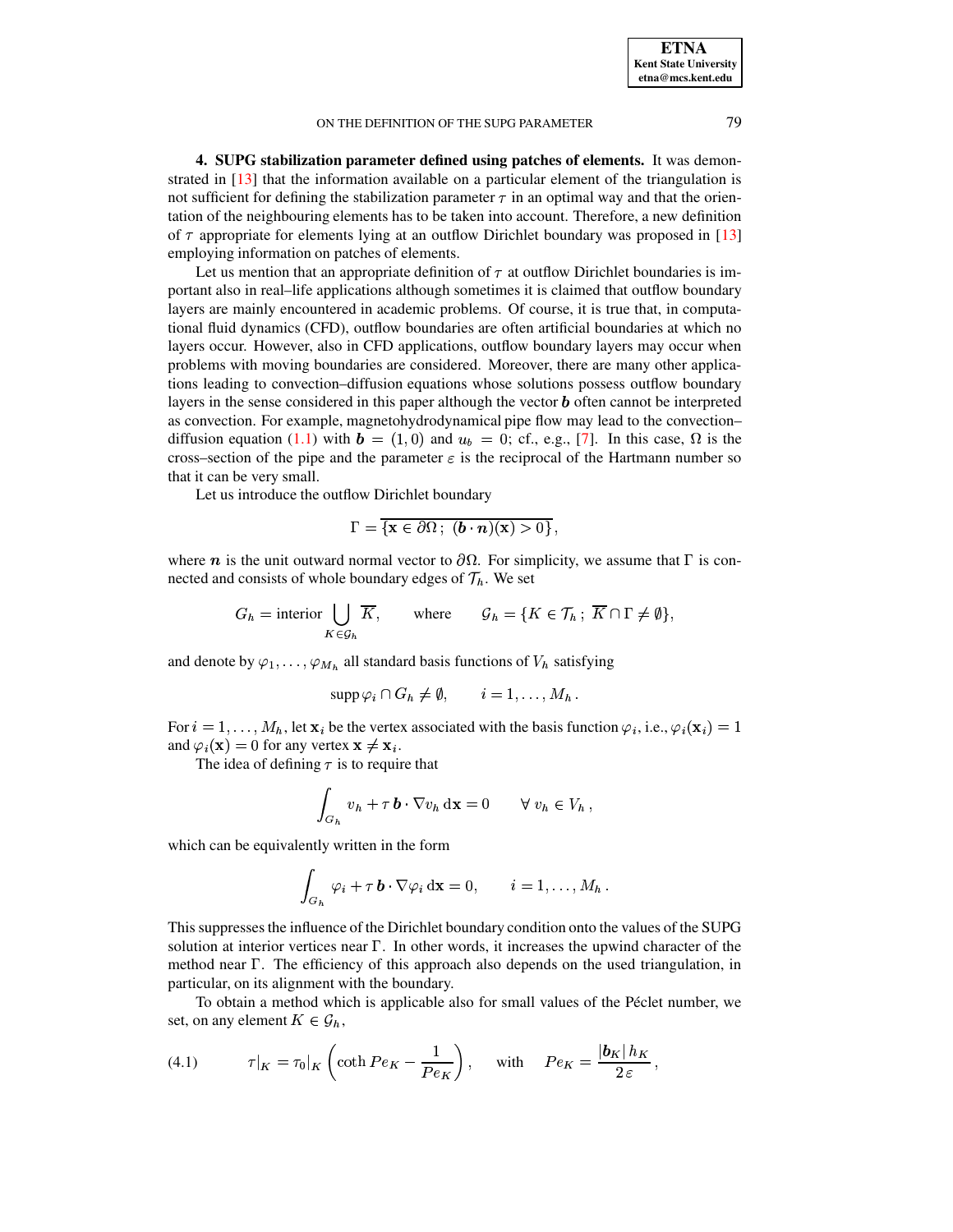where

$$
\boldsymbol{b}_K = \frac{1}{|K|}\, \int_K \, \boldsymbol{b} \, \mathrm{d} \mathbf{x}
$$

and  $\tau_0$  is a piecewise constant function on  $G_h$  satisfying

<span id="page-4-1"></span>(4.2) 
$$
\int_{G_h} \varphi_i + \tau_0 \mathbf{b} \cdot \nabla \varphi_i \, \mathrm{d} \mathbf{x} = 0, \qquad i = 1, \ldots, M_h.
$$

On elements  $K \in \mathcal{T}_h \setminus \mathcal{G}_h$ , we define  $\tau$  by [\(2.2\)](#page-2-2) with  $\bm{b}$  replaced by  $\bm{b}_K$ .

The relations [\(4.2\)](#page-4-1) do not determine  $\tau_0$  uniquely. However, it was shown in [\[13\]](#page-13-4) that there always exists  $\tau_0$ , such that [\(4.2\)](#page-4-1) holds at least for vertices  $x_i$  which are not contained in elements sharing with  $\Gamma$  only the end points of  $\Gamma$ . A detailed algorithm for computing  $\tau_0$ applicable to general triangulations can be found in  $[13]$ . Here we mention only the basic idea.

Since it is generally not possible to fulfil [\(4.2\)](#page-4-1) elementwise, we first determine  $\tau_0$  on elements having only one vertex on  $\Gamma$ . Consider any vertex  $\mathbf{z} \in \Gamma$  and let  $G_{\mathbf{z}}$  be the union of all elements sharing with  $\Gamma$  only the vertex **z**. If **z** is not an end point of  $\Gamma$ , then it is possible to define  $\tau_0$  on  $G_z$  in such a way that

$$
\int_{G_{\mathbf{z}}} \varphi_i + \tau_0 \, \boldsymbol{b} \cdot \nabla \varphi_i \, \mathrm{d} \mathbf{x} = 0
$$

at least for all  $\mathbf{x}_i$  which are not contained in elements sharing two vertices with  $\Gamma$ . Now it is easy to define  $\tau_0$  on elements sharing two vertices with  $\Gamma$  in such a way that [\(4.2\)](#page-4-1) holds.

<span id="page-4-0"></span>**5. Comparison with the approach by Madden and Stynes.** In some cases the parameter  $\tau$  defined in the preceding section coincides with the stabilization parameter introduced by Madden and Stynes [\[14\]](#page-13-5). In this section, we compare these two choices for the following very simple model problem.

EXAMPLE 5.1. We consider the problem  $(1.1)$  with

<span id="page-4-3"></span><span id="page-4-2"></span>(5.1) 
$$
\Omega = (0, 1)^2
$$
,  $\varepsilon = 10^{-8}$ ,  $\mathbf{b} = (\cos(\pi/3), -\sin(\pi/3))$ ,  $f = 0$ ,

and

$$
u_b(x,y) = \begin{cases} 0 & \text{for } x = 1 \text{ or } y = 0, \\ 1 & \text{else.} \end{cases}
$$

If we use a triangulation of the type from Figure  $5.1(a)$  with the same mesh width h in both the horizontal and the vertical directions, the SUPG solution with  $\tau$  defined by [\(2.2\)](#page-2-2) contains large spurious oscillations along both outflow boundary layers; see [\[13\]](#page-13-4). On the other hand, if we define  $\tau$  as in the preceding section, we obtain a nodally exact solution. This also can be verified by simple theoretical considerations.

Usually, there are many possibilities how to define a piecewise constant function  $\tau_0$ satisfying [\(4.2\)](#page-4-1). Particularly, in the present example, we can use  $\tau_0$  which is constant for  $x < 1 - 2h$  and for  $y > 2h$ . Then  $\tau_0 = \frac{1}{2}h/|b_2| = h/\sqrt{3}$  in the former case and  $\tau_0 = \frac{1}{2}h/b_1 = h$  in the latter case. These values also can be obtained by the approach of Madden and Stynes [\[14\]](#page-13-5) who adjusted the SUPG parameter in boundary layer regions in such a way that the artificial diffusion added by the SUPG method in the normal direction to an outflow boundary equals to the optimal value known from the one–dimensional case. Consequently, the approach of Madden and Stynes leads to a discrete solution which is nodally exact except in a small neighbourhood of the corner  $(1, 0)$ .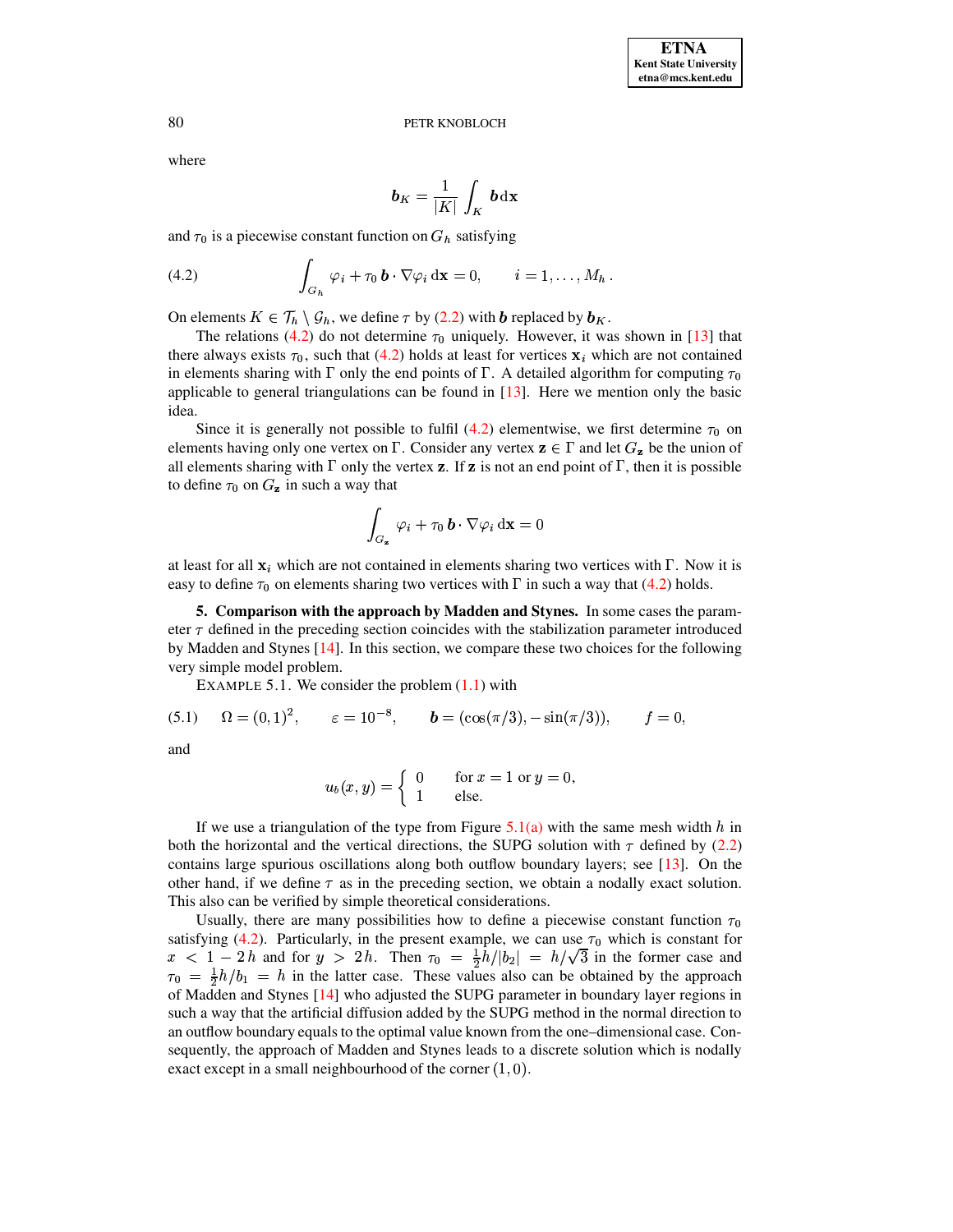<span id="page-5-1"></span>

<span id="page-5-6"></span><span id="page-5-2"></span>FIG. 5.1. *Triangulations of the unit square.*

If we use a triangulation which is irregular along the outflow boundary, simple approaches like the one of Madden and Stynes typically do not work properly. As an example, let us consider the triangulation of Figure  $5.1(c)$ . Figure  $5.2(a)$  shows that the approach of Madden and Stynes does not give a satisfactory solution, which is due to the fact that the irregular triangulation does not allow to locally reduce the problem to the one–dimensional case. Nevertheless, the solution in Figure [5.2\(a\)](#page-5-3) is much better than for  $\tau$  defined by [\(2.2\)](#page-2-2). The discrete solution corresponding to  $\tau$  defined in Section [4](#page-3-0) is still nodally exact; see Figure  $5.2(b)$ .

<span id="page-5-3"></span>A tuning of the SUPG parameter on elements intersecting an outflow boundary was also proposed by do Carmo and Alvarez [\[4\]](#page-13-13). However, on uniform triangulations like in Fig-ure [5.1\(a\),](#page-5-1) the parameter  $\tau$  would have the same value on all elements intersecting the outflow boundary, which does not enable the computation of both boundary layers of Example [5.1](#page-4-2) sharply.



<span id="page-5-4"></span>FIG. 5.2. *Example* [5.1,](#page-4-2) *SUPG solutions computed on* the triangulation from Figure [5.1\(c\):](#page-5-2) (a)  $\tau$  *defined according to Madden and Stynes*  $[14]$ *,*  $(b)$   $\tau$  *defined by*  $(4.1)$ *.* 

<span id="page-5-5"></span><span id="page-5-0"></span>**6. Example with an interior layer originating from a discontinuous boundary con-**dition. In this section, we investigate the problem of Example [5.1](#page-4-2) with another discontinuous boundary condition:

EXAMPLE 6.1. We consider the problem  $(1.1)$  with  $(5.1)$  and

$$
u_b(x,y) = \begin{cases} 0 & \text{for } x = 1 \text{ or } y \le 0.7, \\ 1 & \text{else.} \end{cases}
$$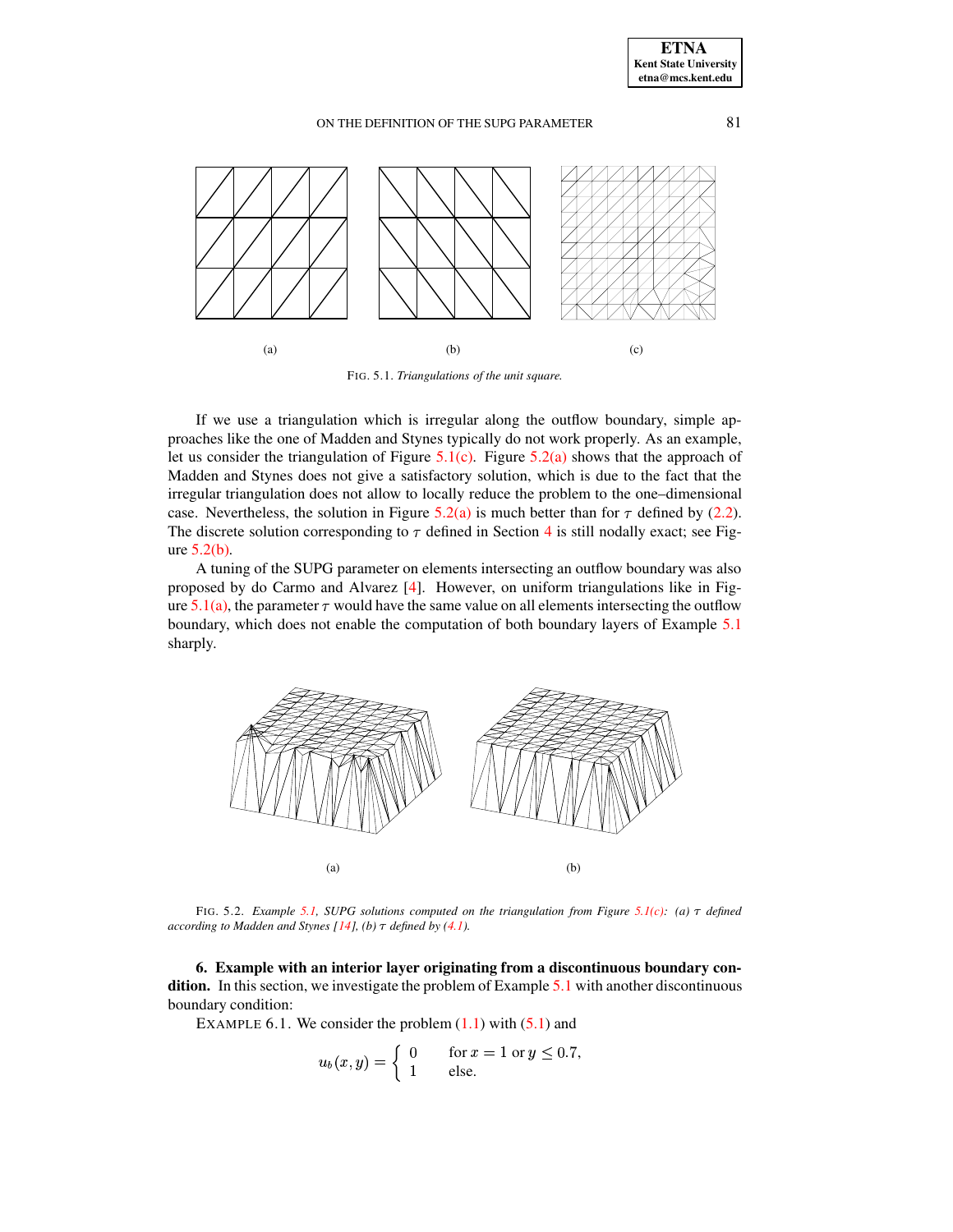<span id="page-6-2"></span><span id="page-6-1"></span><span id="page-6-0"></span>

<span id="page-6-3"></span>FIG. 6.1. *Example* [6.1,](#page-5-5) 21  $\times$  21 *triangulation* of the type from Figure [5.1\(b\):](#page-5-6) (a) SUPG method with  $\tau$  from [\(2.2\)](#page-2-2), (b) SOLD method with  $\tau$  from (2.2) and SOLD term [\(3.1\)](#page-2-3), [\(3.2\)](#page-2-1), (c) SUPG method with  $\tau$  defined by [\(4.1\)](#page-3-1), (d) SOLD method with  $\tau$  defined by [\(4.1\)](#page-3-1) and SOLD term [\(3.1\)](#page-2-3), [\(3.2\)](#page-2-1) applied away from the boundary layers.

The solution  $u$  possesses an interior (characteristic) layer in the direction of the convection starting at  $(0, 0.7)$ . On the boundary  $x = 1$  and on the right-hand part of the boundary  $y = 0$ , exponential layers are developed.

To discretize this example, we use a triangulation of  $\Omega$  of the type shown in Figure [5.1\(b\)](#page-5-6) containing  $21 \times 21$  vertices. If we solve Example [6.1](#page-5-5) using the SUPG method with the stabilization parameter  $\tau$  defined by [\(2.2\)](#page-2-2), we obtain a solution with spurious oscillations along the interior layer and along the boundary layer at  $x = 1$ ; see Figure [6.1\(a\).](#page-6-0) One possibility to suppress these oscillations is to apply a SOLD method. If we add the SOLD term  $(3.1)$  with  $\tilde{\epsilon}$  defined by  $(3.2)$  to the SUPG discretization just applied, we obtain the solution depicted in Figure  $6.1(b)$ . This solution is oscillation–free, however, the boundary layers are smeared. It is possible to adjust the constant  $C$  in [\(3.2\)](#page-2-1) in such a way that this smearing is avoided; cf.  $[11]$ . But, in general, the appropriate value of C is not known. On the other hand, if we apply the SUPG method with  $\tau$  defined in Section [4,](#page-3-0) the discrete solution possesses sharp oscillation–free boundary layers; see Figure [6.1\(c\).](#page-6-2) Of course, along the interior layer, the solution is the same as in Figure  $6.1(a)$  since we use the same values of  $\tau$  in this region. The oscillations along the interior layer can be suppressed by using the additional SOLD term [\(3.1\)](#page-2-3), [\(3.2\)](#page-2-1). However, since we now know that the parameter  $\tau$  from Section [4](#page-3-0) suppresses oscillations along boundary layers, it suffices to add the SOLD term only on elements which do not intersect the outflow boundary. Then we obtain the oscillation–free solution depicted in Figure  $6.1(d)$  with sharp boundary layers and an acceptable smearing of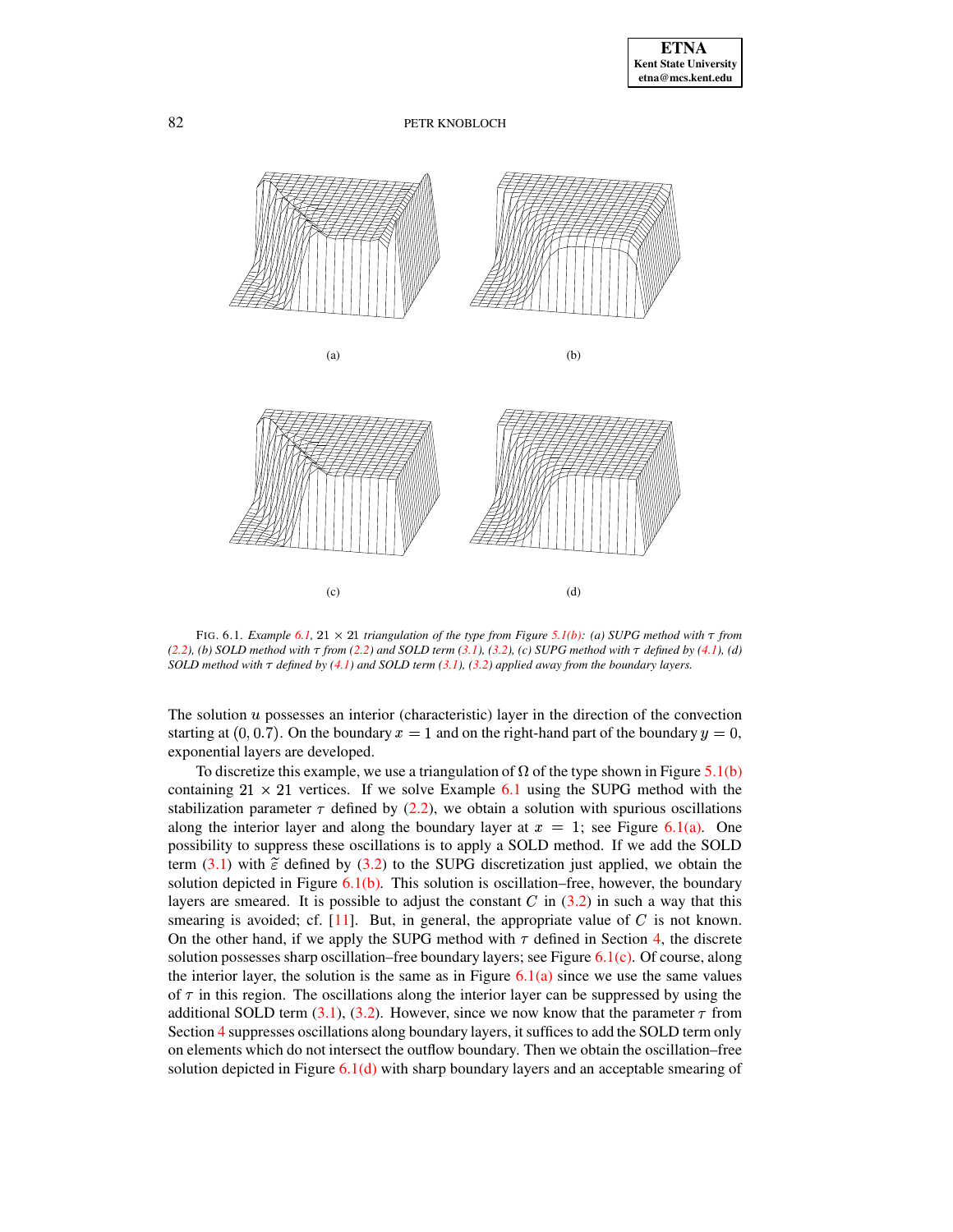the interior layer.

For more general problems and triangulations, we can not guarantee that the SUPG method with  $\tau$  from Section [4](#page-3-0) completely removes oscillations at boundary layers. Nevertheless, numerical results in [\[13\]](#page-13-4) show that the oscillations are significantly suppressed. Therefore, the SOLD term would be applied also in the boundary layer region but with a much smaller parameter  $C$  than in the interior of the computational domain.

Let us mention that it cannot be generally expected that the oscillations along interior (or more generally characteristic) layers will be significantly suppressed by an appropriate choice of the stabilization parameter  $\tau$ . Indeed, characteristic layers follow the streamlines and the SUPG method contains no mechanism for stabilization in the direction perpendicular to streamlines where spurious oscillations occur. Therefore, an oscillation–free SUPG approximation of a characteristic layer can be obtained only by introducing an additional crosswind diffusion like above or by using a layer–adapted mesh; see, e.g., [\[15\]](#page-13-14).

<span id="page-7-0"></span>**7. Examples with interior layers behind an obstacle.** In this section, we shall consider the computational domain

$$
\Omega = \{(x, y) \in (-1, 1)^2 \, ; \, |x| + |y| > \frac{1}{2}\} \, .
$$

Three structured triangulations of  $\Omega$  which will be discussed in this section are depicted in Figure [7.1.](#page-7-1) The square hole in  $\Omega$  can be viewed as an obstacle inside the computational domain. We shall start with the following setting.

<span id="page-7-2"></span>

<span id="page-7-5"></span><span id="page-7-4"></span><span id="page-7-1"></span>FIG. [7.](#page-7-0)1. *Structured triangulations of the domain*  $\Omega$  *from Section 7.* 

<span id="page-7-3"></span>EXAMPLE 7.1. We consider the problem [\(1.1\)](#page-0-0) with the above domain  $\Omega$  and  $\varepsilon = 10^{-8}$ ,  $\boldsymbol{b} = (1,2), f = 0,$  and

$$
u_b(x,y) = \begin{cases} 1 & \text{for } |x|+|y| = \frac{1}{2}, \\ 0 & \text{else.} \end{cases}
$$

In view of the boundary conditions, the obstacle inside the flow field gives rise to two interior layers. Moreover, there is a boundary layer at the front part of the obstacle (with respect to the flow) and a boundary layer at a part of the boundary of  $(-1, 1)^2$  behind the obstacle.

We shall first consider the triangulation depicted in Figure [7.1\(a\).](#page-7-2) If we compute an ap-proximation of the solution to Example [7.1](#page-7-3) using the SUPG method with  $\tau$  defined by [\(2.2\)](#page-2-2), we obtain a solution with spurious oscillations at all four layers; see Figure [7.2\(a\).](#page-8-0) An ap-plication of the SOLD method [\(3.1\)](#page-2-3), [\(3.2\)](#page-2-1) is now not able to suppress the oscillations at  $y = 1$ 

**ETNA Kent State University etna@mcs.kent.edu**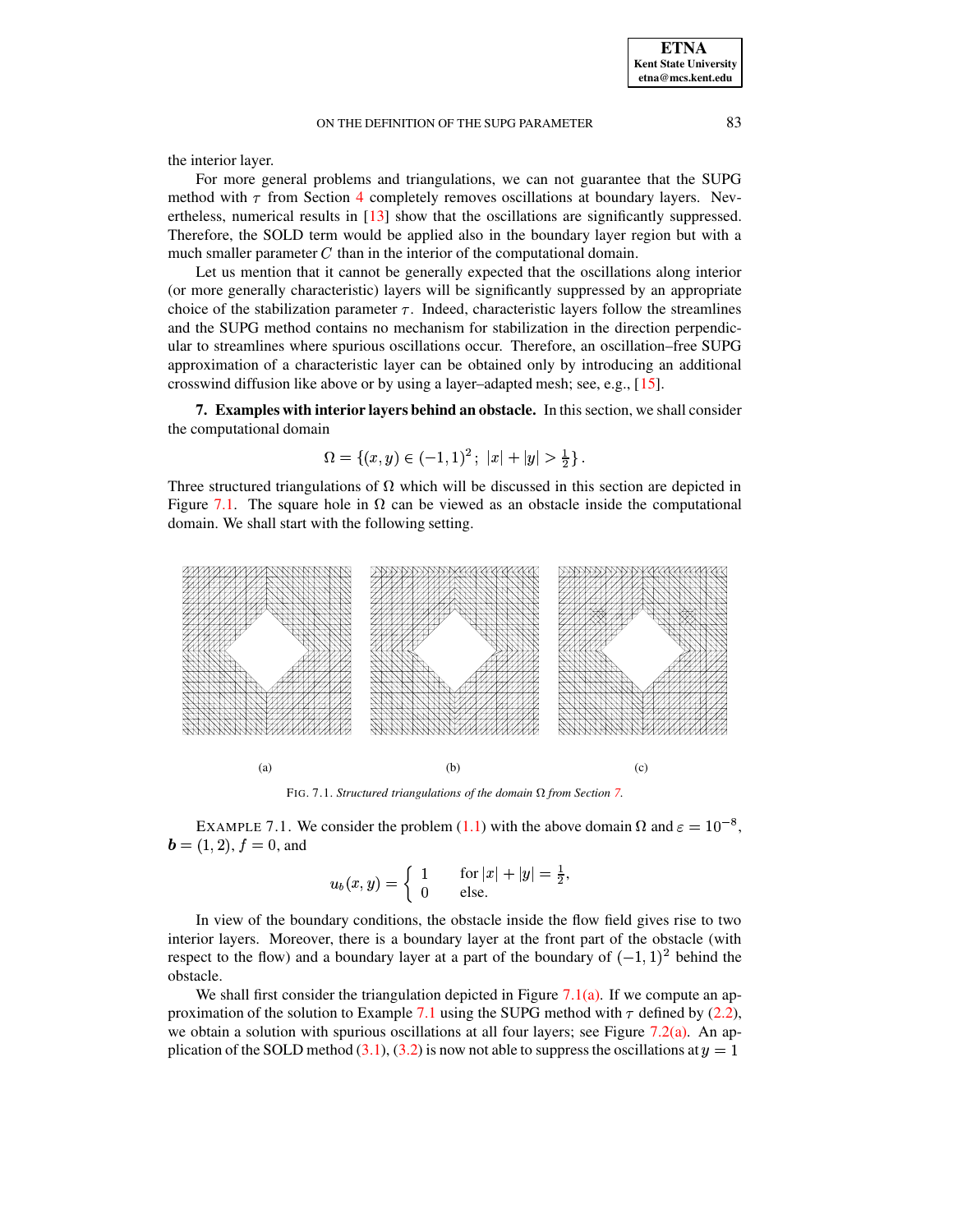<span id="page-8-2"></span><span id="page-8-1"></span><span id="page-8-0"></span>

<span id="page-8-4"></span><span id="page-8-3"></span>FIG. 7.2. *Example [7.1,](#page-7-3) triangulation from Figure [7.1\(a\):](#page-7-2) (a) SUPG method with* ¿ *from [\(2.2\)](#page-2-2), (b) SOLD* method with  $\tau$  from [\(2.2\)](#page-2-2) and SOLD term [\(3.1\)](#page-2-3), [\(3.2\)](#page-2-1), (c) SUPG method with  $\tau$  defined by [\(4.1\)](#page-3-1), (d) SOLD method *with*  $\tau$  *defined by* [\(4.1\)](#page-3-1) *and SOLD term* [\(3.1\)](#page-2-3), [\(3.2\)](#page-2-1).

sufficiently; see Figure  $7.2(b)$ . At the remaining three layers the oscillations are removed. On the other hand, if we apply the SUPG method with  $\tau$  defined in Section [4,](#page-3-0) we obtain sharp approximations of both boundary layers without any oscillations; see Figure [7.2\(c\).](#page-8-2) An addition of the SOLD term  $(3.1)$ ,  $(3.2)$  removes to a large extent also the oscillations at the interior layers; see Figure  $7.2(d)$ . We observe that both boundary layers are approximated significantly better than in case of the solutions from Figures  $7.2(a)$  and  $7.2(b)$ .

The results in Figure [7.2](#page-8-4) demonstrate that it is essential to define the parameter  $\tau$  (and also the mesh as we shall see in the following) in such a way that the spurious oscillations in the SUPG solution are as small as possible. Otherwise the addition of a SOLD term cannot be expected to lead to an oscillation–free solution (unless we use a very diffusive method, which typically leads to an excessive smearing of the layers). This is true for all the SOLD methods reviewed and investigated in [\[10,](#page-13-8) [11\]](#page-13-9). Note also that it is generally not possible to remove spurious oscillations at outflow Dirichlet boundaries by simply increasing the parameter  $\tau$  since the oscillations are influenced not only by the magnitude of  $\tau$  but also by the relation between values of  $\tau$  on neighbouring elements. Moreover, such simple approaches are usually not able to suppress spurious oscillations without smearing the layers. Therefore, more complicated definitions of  $\tau$ , such as the one described in Section [4,](#page-3-0) seem to be unavoidable.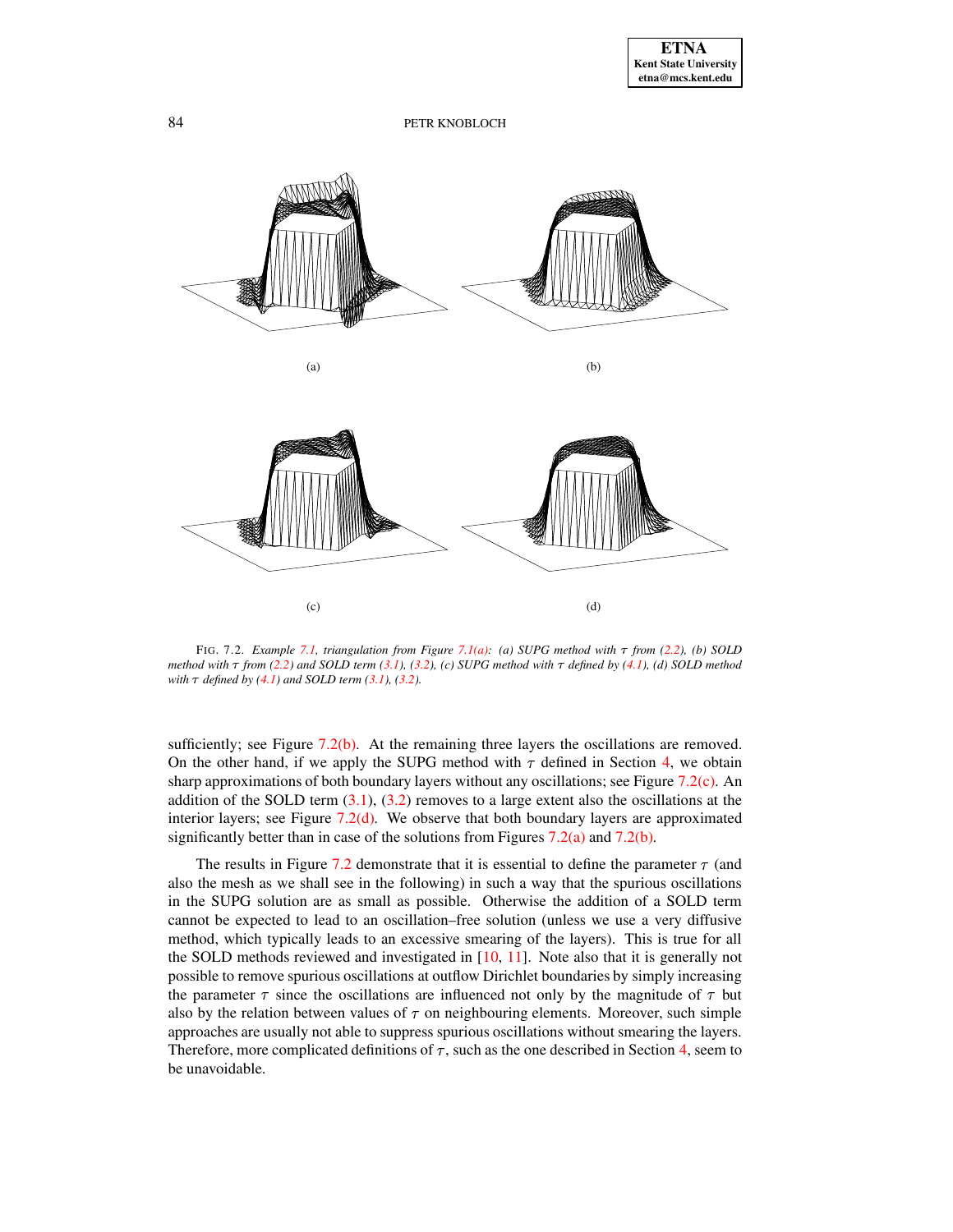<span id="page-9-3"></span><span id="page-9-2"></span><span id="page-9-1"></span>

<span id="page-9-4"></span>FIG. 7.3. *Example* [7.2,](#page-9-0) *triangulation from Figure* [7.1\(a\):](#page-7-2) (a) SUPG *method* with  $\tau$  from [\(2.2\)](#page-2-2), (b) SOLD method with  $\tau$  from [\(2.2\)](#page-2-2) and SOLD term [\(3.1\)](#page-2-3), [\(3.2\)](#page-2-1), (c) SUPG method with  $\tau$  defined by [\(4.1\)](#page-3-1), (d) SOLD method *with*  $\tau$  *defined by*  $(4.1)$  *and SOLD term*  $(3.1)$ *,*  $(3.2)$ *.* 

Now we investigate the following simpler situation.

<span id="page-9-0"></span>EXAMPLE 7.2. We consider the problem  $(1.1)$  with the same data as in Example [7.1](#page-7-3) except for **b** which is defined by  $\mathbf{b} = (0, 1)$ .

In this case the convection and hence also the interior layers are aligned with the mesh and we may expect better properties of discrete solutions. Indeed, the SUPG solution for  $\tau$  defined by [\(2.2\)](#page-2-2) (see Figure [7.3\(a\)\)](#page-9-1) approximates the boundary layers much better and all oscillations can be removed by introducing the SOLD term considered above (see Fig-ure [7.3\(b\)\)](#page-9-2). The SUPG solution with  $\tau$  defined by [\(4.1\)](#page-3-1) now differs from the SUPG solution with  $\tau$  defined by [\(2.2\)](#page-2-2) only by better approximations in the middle of boundary layers; see Figure [7.3\(c\).](#page-9-3) However, after adding the SOLD term, the difference between the two choices of  $\tau$  is much larger; cf. Figures [7.3\(b\)](#page-9-2) and [7.3\(d\).](#page-9-4) For  $\tau$  defined by [\(4.1\)](#page-3-1), the approximation of boundary layers is much better but, at the same time, the suppression of oscillations at the beginning of the interior layers is worse. This is probably connected with the fact that the definition of  $\tau$  from Section [4](#page-3-0) tries to assure that the piecewise linear interpolate of u is (at least locally) the solution of the SUPG discretization, which is not allowed by the used triangulation.

Let us now look closer at the oscillations in the SUPG solutions along the interior layers.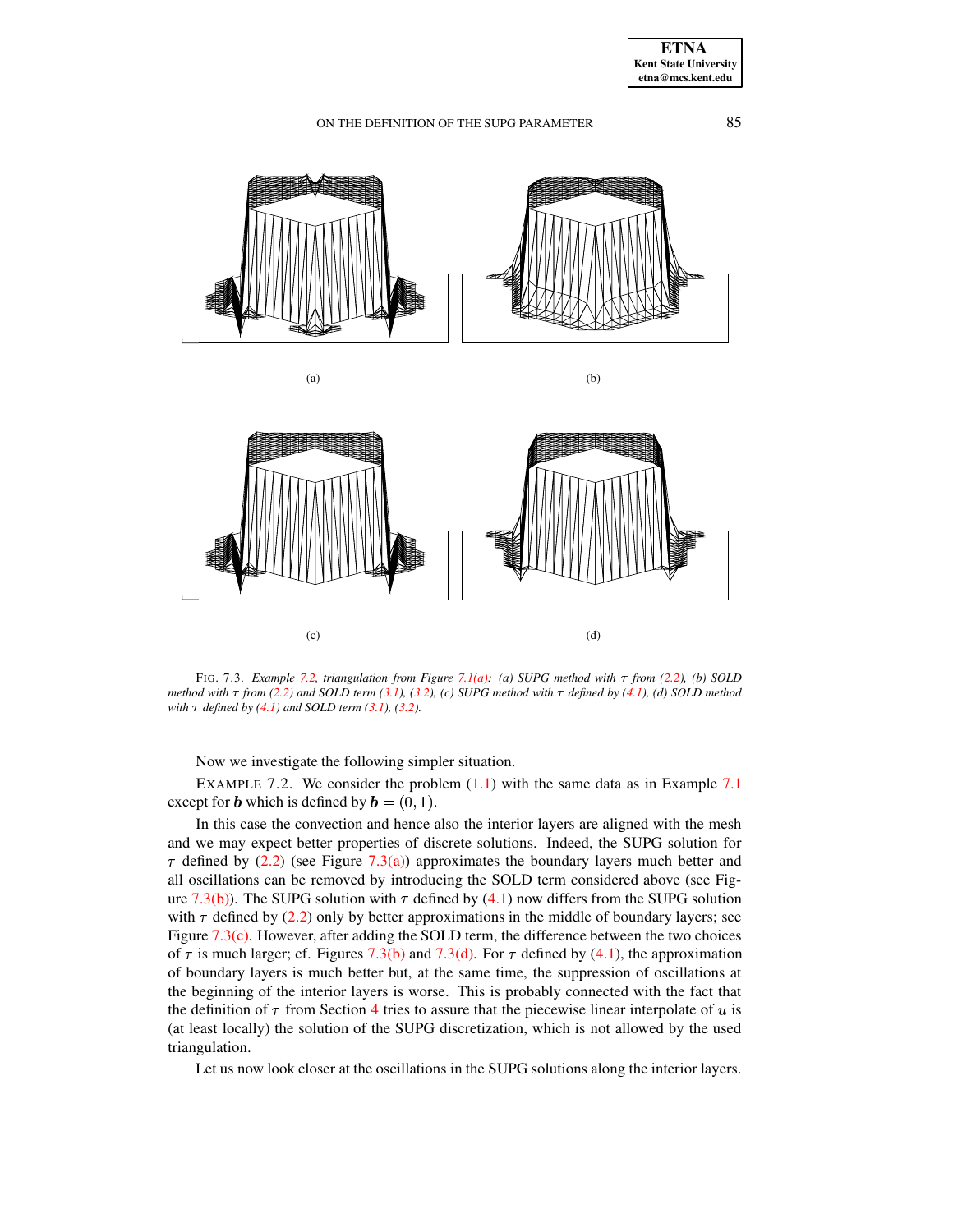<span id="page-10-1"></span>

<span id="page-10-0"></span>FIG. 7.4. *Example* [7.2,](#page-9-0) *triangulation from Figure* [7.1\(b\),](#page-7-4) SUPG *method:* (a)  $\tau$  *defined* by [\(2.2\)](#page-2-2), (b)  $\tau$  *defined by [\(4.1\)](#page-3-1).*

We denote by  $\mathbf{x}_{\pm} = (\pm \frac{1}{2}, 0)$  the two vertices of the obstacle where the interior layers begin and by  $\Gamma^{\circ}$  the part of the boundary of the obstacle consisting of points with a nonpositive vertical coordinate. Then  $\Gamma^{\circ}$  represents an outflow Dirichlet boundary and  $x_{\pm}$  are the end points of  $\Gamma^o$ . Furthermore, we denote by  $G_h^o$  the set  $G_h$  corresponding to  $\Gamma^o$ ; see Section [4.](#page-3-0) A careful inspection of elements near the vertices  $x_{\pm}$  shows that the interpolant of u cannot be the SUPG solution for any choice of  $\tau$ . Moreover, the conditions [\(4.2\)](#page-4-1) cannot be satisfied for some vertices  $x_i$  connected by an edge with  $x_+$  or  $x_-$ . To improve the quality of the SUPG solution in a neighbourhood of  $x_{+}$  (say), we proceed in the following way. First, we denote by  $x^i_{\perp}$  the neighbouring vertex of  $x_{\perp}$  lying on  $\Gamma^{\circ}$  and by  $x^e_{\perp}$  the remaining vertex of the element possessing the vertices  $x_+$  and  $x_+^i$ . Then we go through the vertices on  $\partial G^o_{\hbar} \setminus \Gamma^o$ in the order in which they are connected by edges, starting with the vertex connected with  $x_+$ by an edge lying on  $\partial G_b^o$ , and we find the first vertex  $\bar{x}$  for which the open triangle with the vertices  $x_+, x_*^i$ ,  $\overline{x}$  lies in  $\Omega$  and satisfies the required minimal angle condition. If  $\overline{x} \neq x_*^e$ , we change the triangulation in such a way that we delete the edges connecting the vertex  $x_{+}$ with the vertex  $x^e$  and the vertices on  $\partial G^o_h$  between  $x^e$  and  $\bar{x}$  and we introduce new edges which connect the vertex  $\mathbf{x}_{+}^{i}$  with the vertex  $\overline{\mathbf{x}}$  and the vertices on  $\partial G_{b}^{o}$  between  $\mathbf{x}_{+}^{e}$  and  $\overline{\mathbf{x}}$ . The elements containing any of the vertices lying on  $\partial G_h^o$  between  $x_+$  and  $\overline{x}$  are removed from the definition of the set  $G_h^o$ . Analogously, we proceed for the vertex  $\mathbf{x}_-$ . Then, using the algorithm from [\[13\]](#page-13-4), we can compute a piecewise constant function  $\tau_0$  on  $G_h^o$ , such that the requirement  $(4.2)$  is satisfied. In case of the triangulation from Figure 7.1 $(a)$ , the described changes of the triangulation concern two elements at each of the vertices  $x_+$  and  $x_-$ ; see the modified triangulation in Figure  $7.1(b)$ . Note that such modifications of the triangulation can be performed a priori in the framework of a computer code.

Further improvements of the SUPG solution can be achieved a posteriori at places where the computer code detects that an interior layer meets a boundary layer. In the present case this happens at the boundary  $y = 1$ . Here it is desirable to change the direction of the 'diagonal' edges. For simplicity, we made this change along the whole boundary  $y = 1$  although it would be sufficient only in a neighbourhood of the interior layer; see again Figure  $7.1(b)$ .

On the modified triangulation shown in Figure  $7.1(b)$ , the solution of the SUPG method with  $\tau$  defined by [\(4.1\)](#page-3-1) is almost nodally exact; see Figure [7.4\(b\).](#page-10-0) The only discrepancies appear in the neighbourhood of points where the interior layers meet the boundary  $y = 1$ . In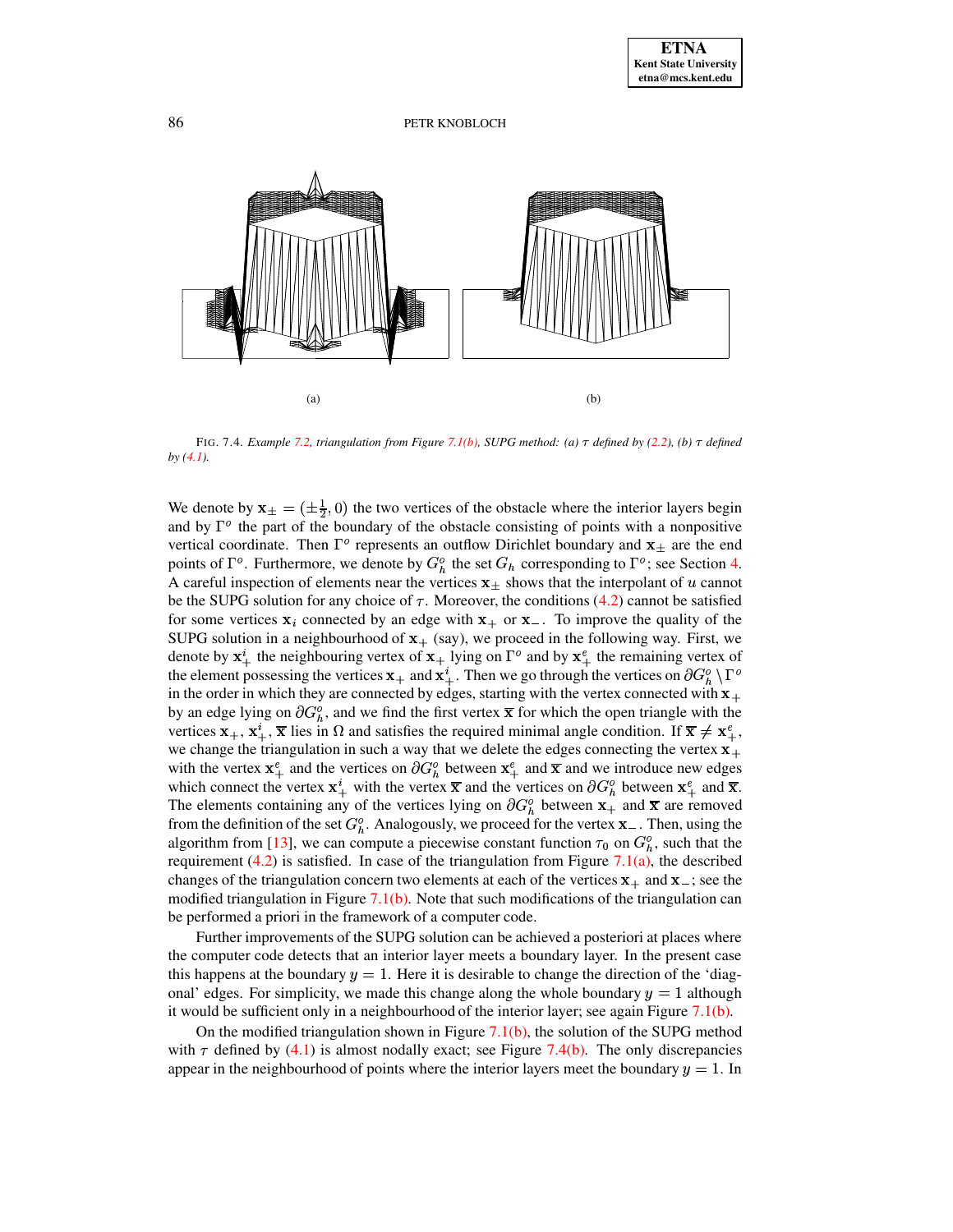<span id="page-11-0"></span>

<span id="page-11-2"></span><span id="page-11-1"></span>FIG. [7.](#page-7-0)5. *Unstructured triangulations of the domain*  $\Omega$  *from Section* 7.

fact, the definition of  $\tau$  could be modified in such a way that the discrete solution is nodally exact also in these regions, however, such modifications cannot be easily performed in an automatic way in the framework of a computer code. Let us also mention that the SUPG solution for  $\tau$  defined by [\(2.2\)](#page-2-2) is worse on the triangulation from Figure [7.1\(b\)](#page-7-4) than on the triangulation from Figure [7.1\(a\);](#page-7-2) see Figure [7.4\(a\).](#page-10-1) Moreover, the SOLD method  $(3.1)$ ,  $(3.2)$ is not able to remove the overshoot in the neighbourhood of the point  $(0, 1)$ .

It should be emphasized that a SUPG solution like in Figure  $7.4(b)$  can be obtained only for special triangulations. As soon as the interior layers will cross elements of the triangulation, like in case of the triangulation in Figure  $7.1(c)$ , spurious oscillations will appear and the application of a SOLD method will be necessary.

Finally, let us discuss the application of the techniques treated in this paper on unstructured meshes. We shall consider the triangulation depicted in Figure  $7.5(a)$  which contains approximately the same number of elements as the structured triangulation in Figure [7.1\(a\).](#page-7-2) Figures [7.6\(a\)](#page-12-2) and [7.6\(b\)](#page-12-3) show the SUPG solutions of Example [7.2](#page-9-0) for  $\tau$  defined by [\(2.2\)](#page-2-2) and [\(4.1\)](#page-3-1), respectively, computed on this unstructured triangulation and we observe that both solutions contain unacceptable spurious oscillations. In case of  $\tau$  defined by [\(4.1\)](#page-3-1), the oscillations are partially caused by the fact that the unstructured triangulation does not satisfy the assumptions used in  $[13]$  for deriving the conditions  $(4.2)$ . More precisely, the triangulation should be constructed in such a way that the part of the boundary of the set  $G_h$  lying in  $\Omega$ copies the outflow boundary  $\Gamma$ . This requirement can be easily satisfied by shifting some of the vertices of the triangulation shown in Figure [7.5\(a\).](#page-11-0) In addition, we modify the triangulation in the neighbourhoods of the vertices  $x_{\pm}$  as described above, which leads to the triangulation depicted in Figure [7.5\(b\).](#page-11-1) The corresponding SUPG solution with  $\tau$  defined by [\(4.1\)](#page-3-1) approximates very well the boundary layers but possesses still spurious oscillations along the interior layers as we can observe in Figure  $7.6(c)$ . These oscillations can be removed by aligning edges of the triangulation with the interior layers; see Figures [7.5\(c\)](#page-11-2) and [7.6\(d\).](#page-12-5) The quality of the triangulation in Figure [7.5\(c\)](#page-11-2) could be improved but our aim was only to show that simple shifting of vertices of the triangulation leads to an almost perfect SUPG solution. Let us mention that, for  $\tau$  defined by [\(2.2\)](#page-2-2), the magnitude of spurious oscillations in the SUPG solution even increases if the triangulation from Figure  $7.5(a)$  is replaced by the triangulations from Figures [7.5\(b\)](#page-11-1) or [7.5\(c\).](#page-11-2)

The above results show that the construction or adaptation of the triangulation is very important for the quality of the discrete solution. Although small deviations from an optimal mesh alignment do not lead to a dramatic deterioration of the discrete solution, it is difficult

**ETNA Kent State University**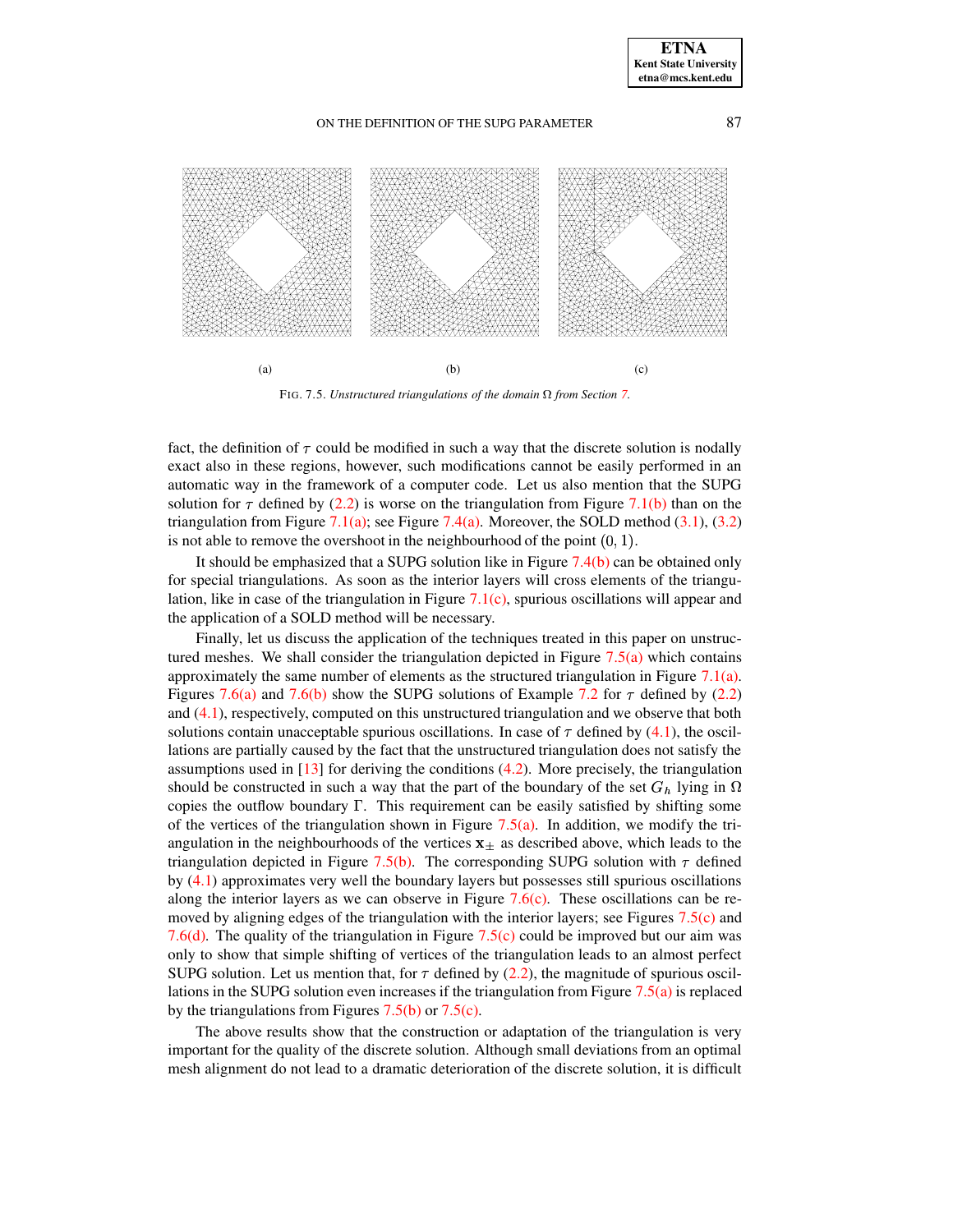<span id="page-12-4"></span><span id="page-12-3"></span><span id="page-12-2"></span>

<span id="page-12-5"></span>FIG. 7.6. *Example* [7.2,](#page-9-0) *SUPG method:* (a)  $\tau$  *defined by* [\(2.2\)](#page-2-2), *triangulation from Figure* [7.5\(a\),](#page-11-0) (b)  $\tau$  *defined* by [\(4.1\)](#page-3-1), triangulation from Figure [7.5\(a\),](#page-11-0) (c)  $\tau$  defined by (4.1), triangulation from Figure [7.5\(b\),](#page-11-1) (d)  $\tau$  defined by *[\(4.1\)](#page-3-1), triangulation from Figure [7.5\(c\).](#page-11-2)*

to quantify the sensitivity of the discrete solution to the mesh since spurious oscillations are significantly influenced by mutual orientation of neighbouring elements of the triangulation.

Finally, let us mention that it is completely open to what extent the presented techniques can be extended to the three–dimensional case.

<span id="page-12-1"></span>**8. Conclusions.** In this paper, we discussed properties of the SUPG finite element method applied to the numerical solution of two–dimensional steady scalar convection–diffusion equations. We demonstrated that the choice of the SUPG stabilization parameter proposed in [\[13\]](#page-13-4) together with an application of the discontinuity–capturing crosswind–dissipation method [\[6\]](#page-13-6) leads to satisfactory discrete solutions in the convection–dominated case. Further numerical results show that the quality of the SUPG solution can be significantly improved if an appropriate mesh is used.

### REFERENCES

<span id="page-12-0"></span>[1] A. N. BROOKS AND T. J. R. HUGHES, *Streamline upwind/Petrov–Galerkin formulations for convection dominated flows with particular emphasis on the incompressible Navier–Stokes equations*, Comput. Methods Appl. Mech. Engrg., 32 (1982), pp. 199–259.